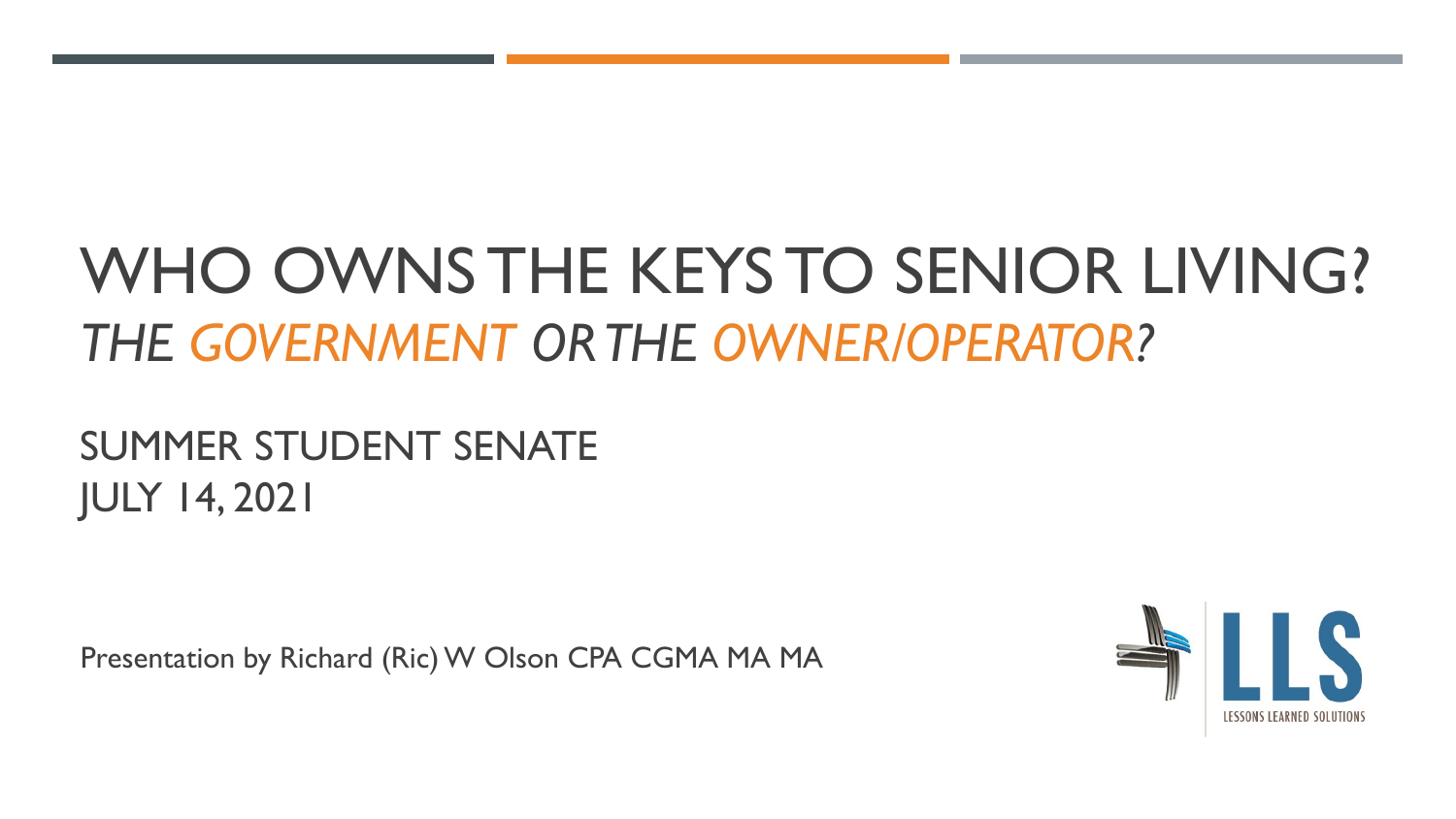The COVID-19 pandemic has been **extremely hard**  on senior living communities.



Photo by [Danie Franco](https://unsplash.com/@dani_franco?utm_source=unsplash&utm_medium=referral&utm_content=creditCopyText) on [Unsplash](https://unsplash.com/s/photos/senior-living?utm_source=unsplash&utm_medium=referral&utm_content=creditCopyText)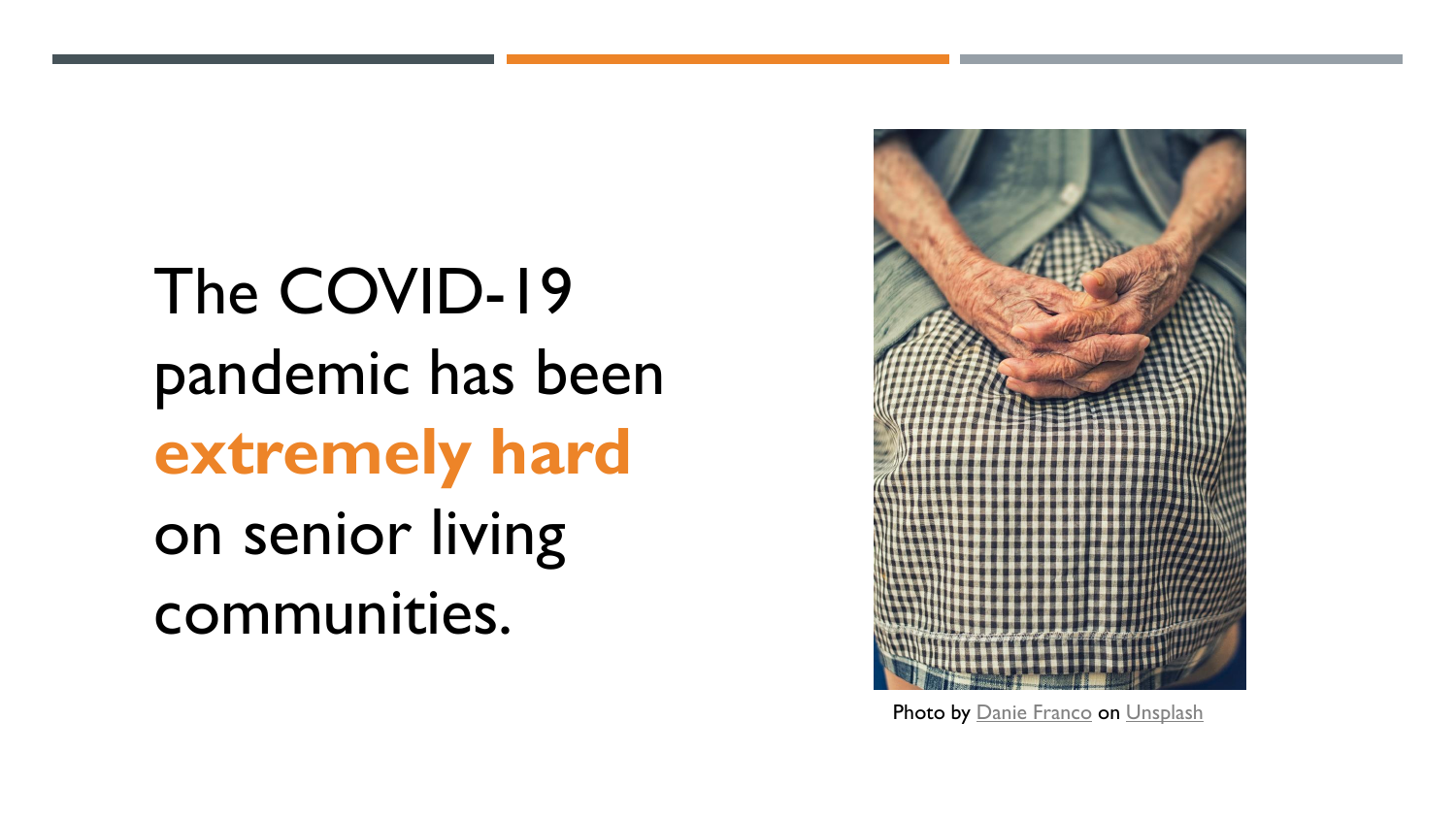# COVID-19 DEATHS IN THE U.S. BY AGE

| Age                | # of Deaths* |                             |
|--------------------|--------------|-----------------------------|
| $0 - 17$           | 324          |                             |
| $18-29$            | 2,380        | <b>Nearly half</b> of these |
| 30-39              | 6,837        | seniors lived (and died) in |
| 40-49              | 18,264       | long term care facilities.  |
| 50-64              | 93,573       |                             |
| 65-74              | 132,075      |                             |
| 75-84              | 162,651      | <b>72% of total deaths</b>  |
| 85 years and older | 176,578      | have been aged 65+          |
| <b>Total</b>       | 592,682      |                             |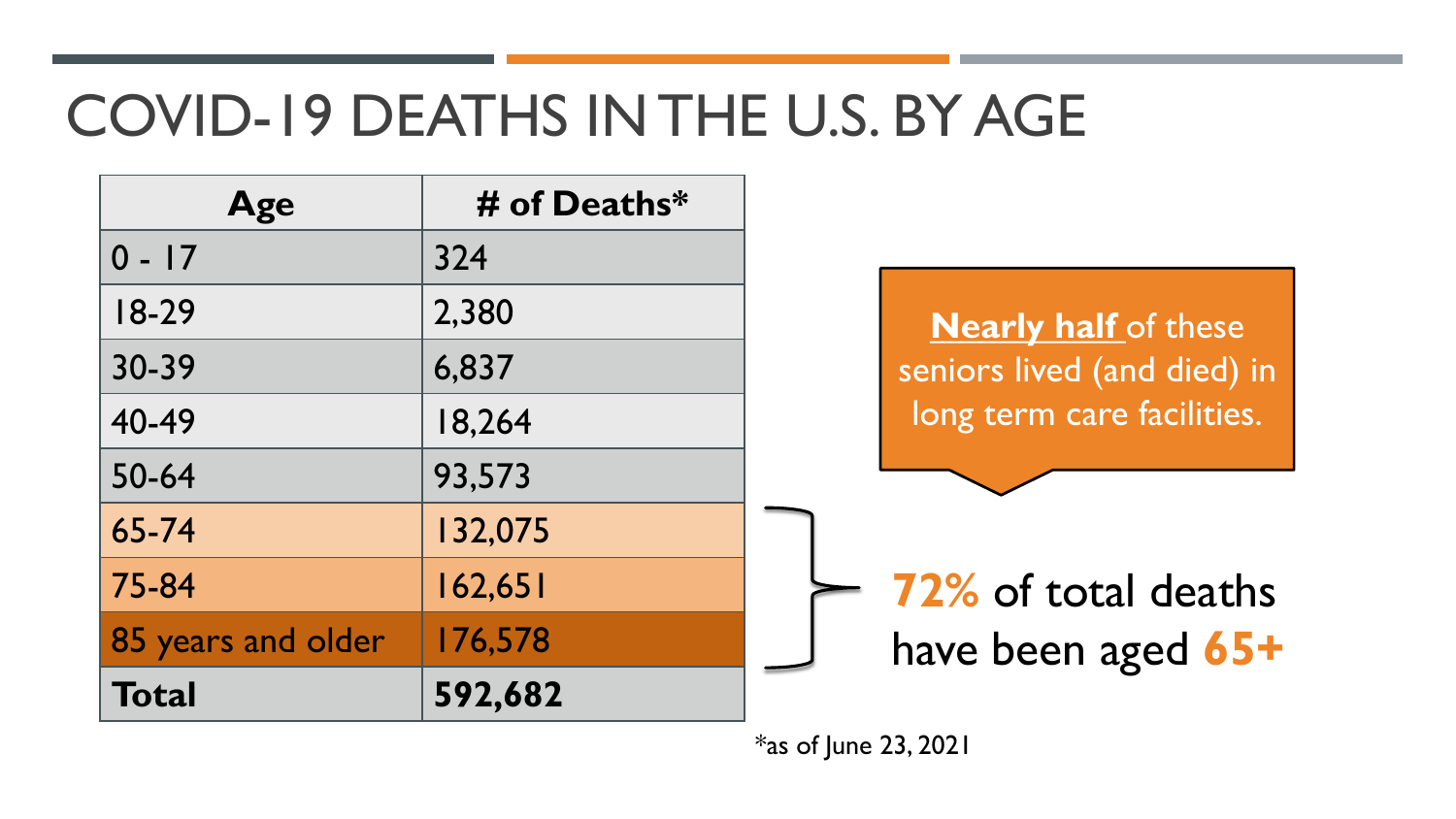# DROP IN SENIOR CARE OCCUPANCY

| Year | <b>Occupancy</b> % |                 |
|------|--------------------|-----------------|
| 2014 | 87.1%              |                 |
| 2015 | 86.4%              |                 |
| 2016 | 85.4%              |                 |
| 2017 | 85.1%              | $\blacklozenge$ |
| 2018 | 84.5%              | $\Rightarrow$   |
| 2019 | 80%                |                 |
| 2020 | 71.7%              |                 |

**\*Residents =** 1,246,079 **\*Nursing Facilities =** 15,061

Occupancy at U.S. skilled nursing facilities in December 2020  $*$ in 2019 reached its lowest level (71.7%) since data has been collected.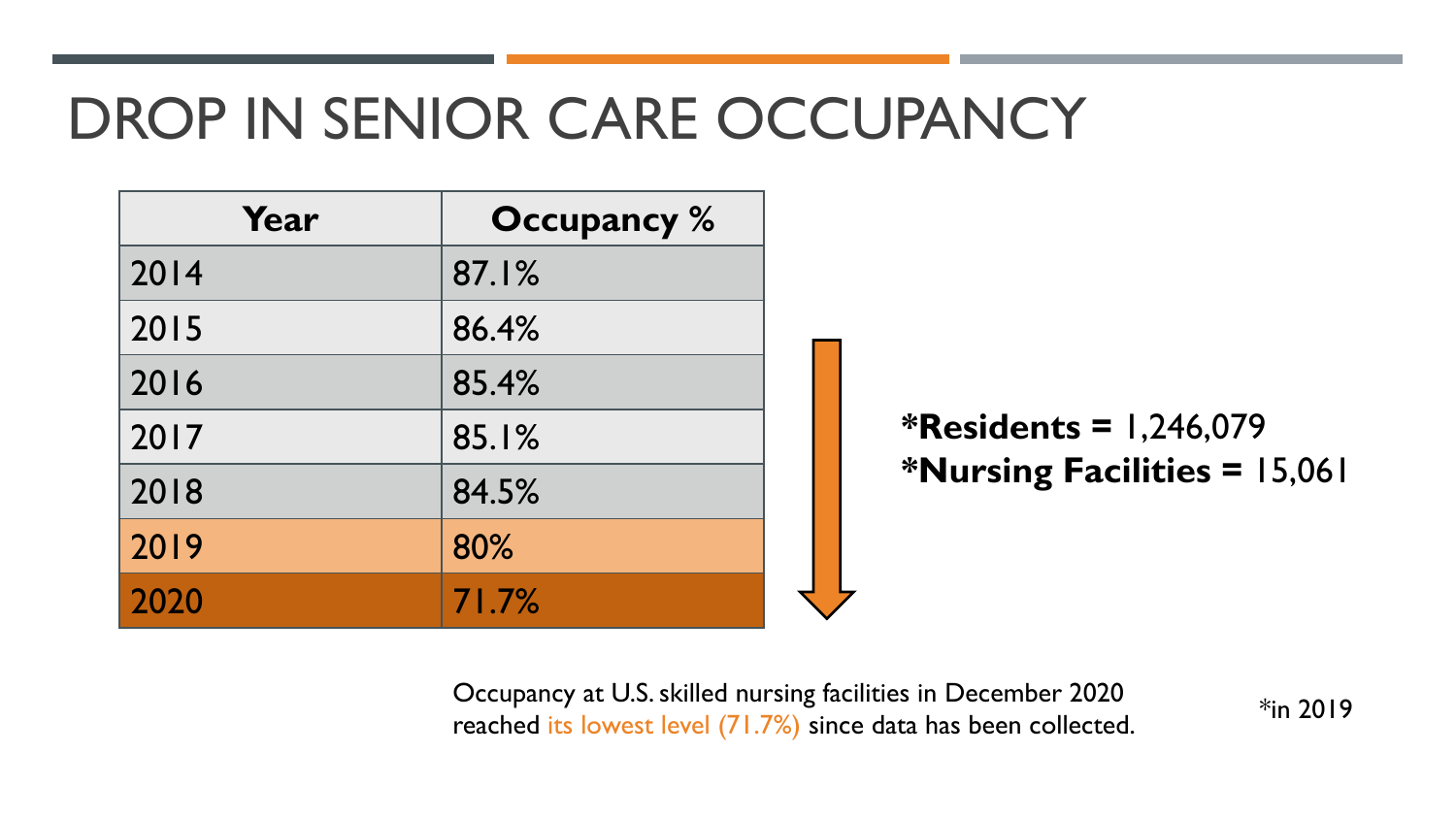#### WHAT HAS IMPACTED OCCUPANCY **Deaths in Senior Care**

**Facilities**

- More than 170,000 residents and staff of long-term care facilities have died from COVID-19
- Deaths tied to long-term care facilities account for **35% of**

#### **America's COVID-19**

- **fatalities**, even though less than
- 1% of America's population lives
- 

#### **Visitation Restrictions**

- Family couldn't visit for over a year, which means they might not see their loved ones again.
- Seniors were suffering from extreme isolation and depression—and they still suffer.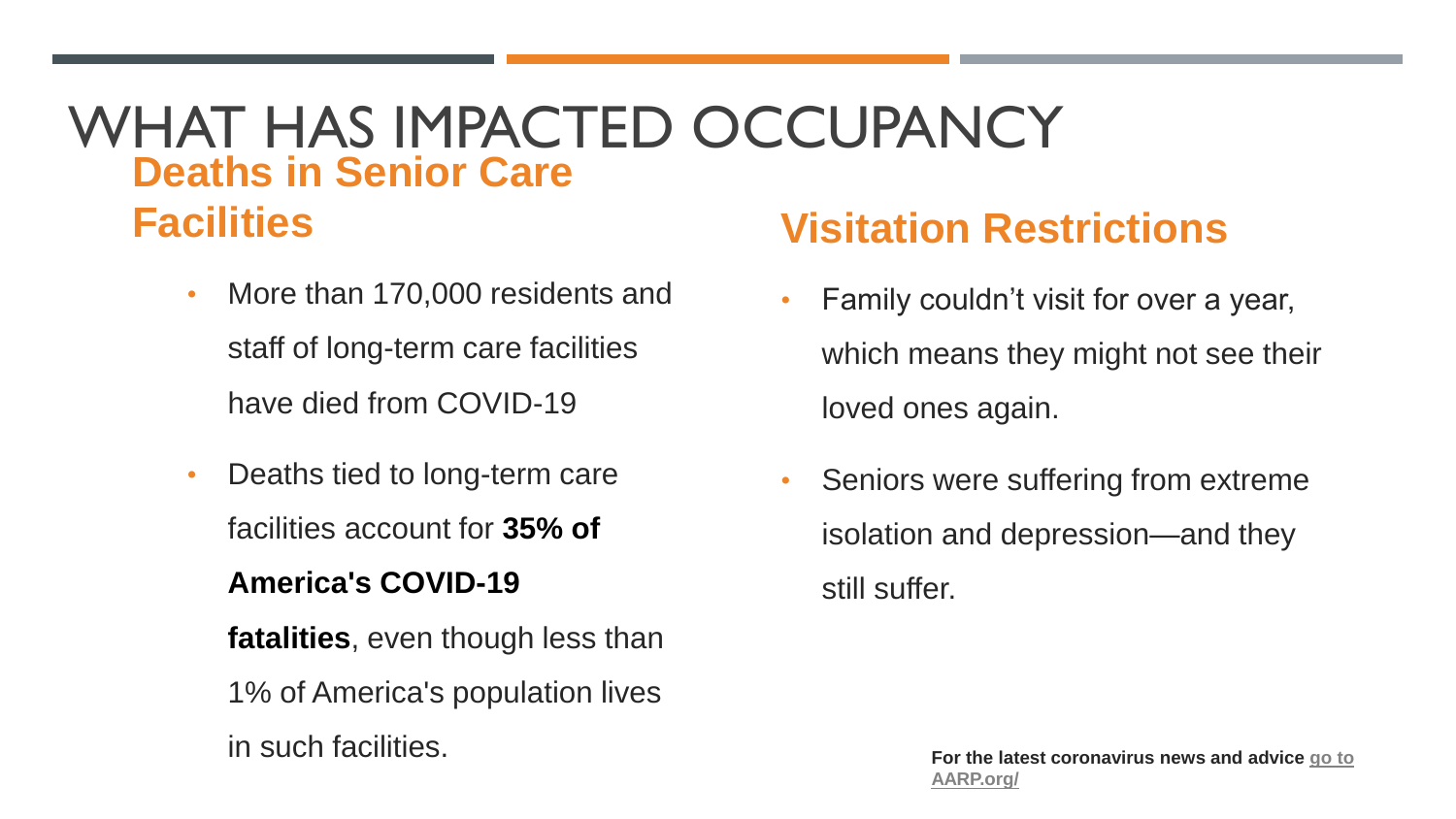# DRAMATIC NEGLIGENCE IN SENIOR CARE

*"America has failed our long-term care residents and staff," says AARP's Elaine Ryan, vice president of state advocacy and strategy integration. COVID in long-term care was "clearly a national crisis that needed a national intervention," she says, "but our government failed to do that and a disproportionate amount of lives have been lost as a consequence."*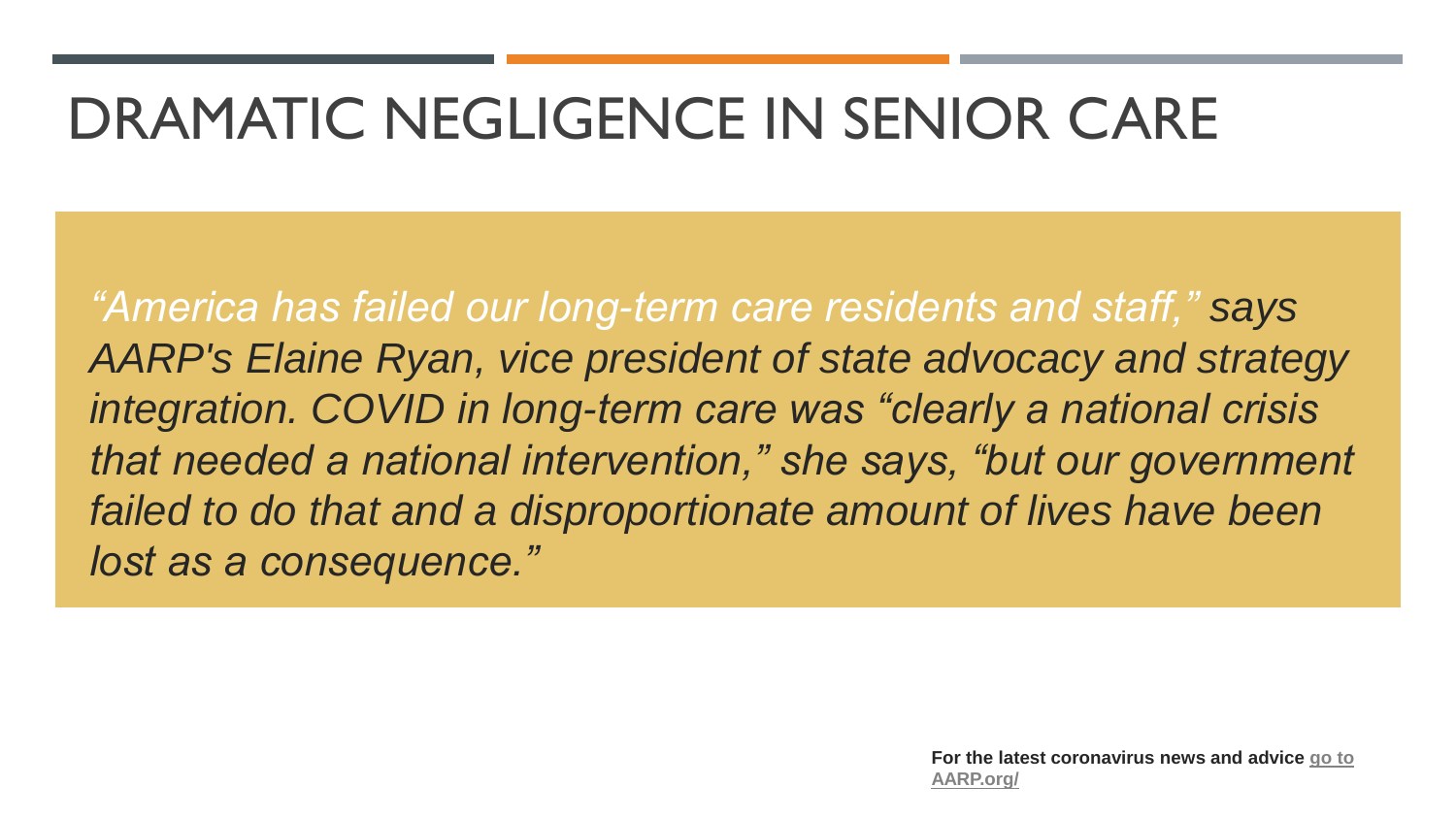# WHAT DOES SENIOR CARE LOOK LIKE?

## In Assisted Living

- **The in-between living stage for seniors.**
- Years ago, this stage looked very independent!
- **However, the level of skilled care has** dramatically increased.
- Now, Assisted Living looks like a Skilled Nursing Care Facility.



Photo by [Ulrich Derboven](https://unsplash.com/@ulrichderboven?utm_source=unsplash&utm_medium=referral&utm_content=creditCopyText) on [Unsplash](https://unsplash.com/s/photos/elderly?utm_source=unsplash&utm_medium=referral&utm_content=creditCopyText)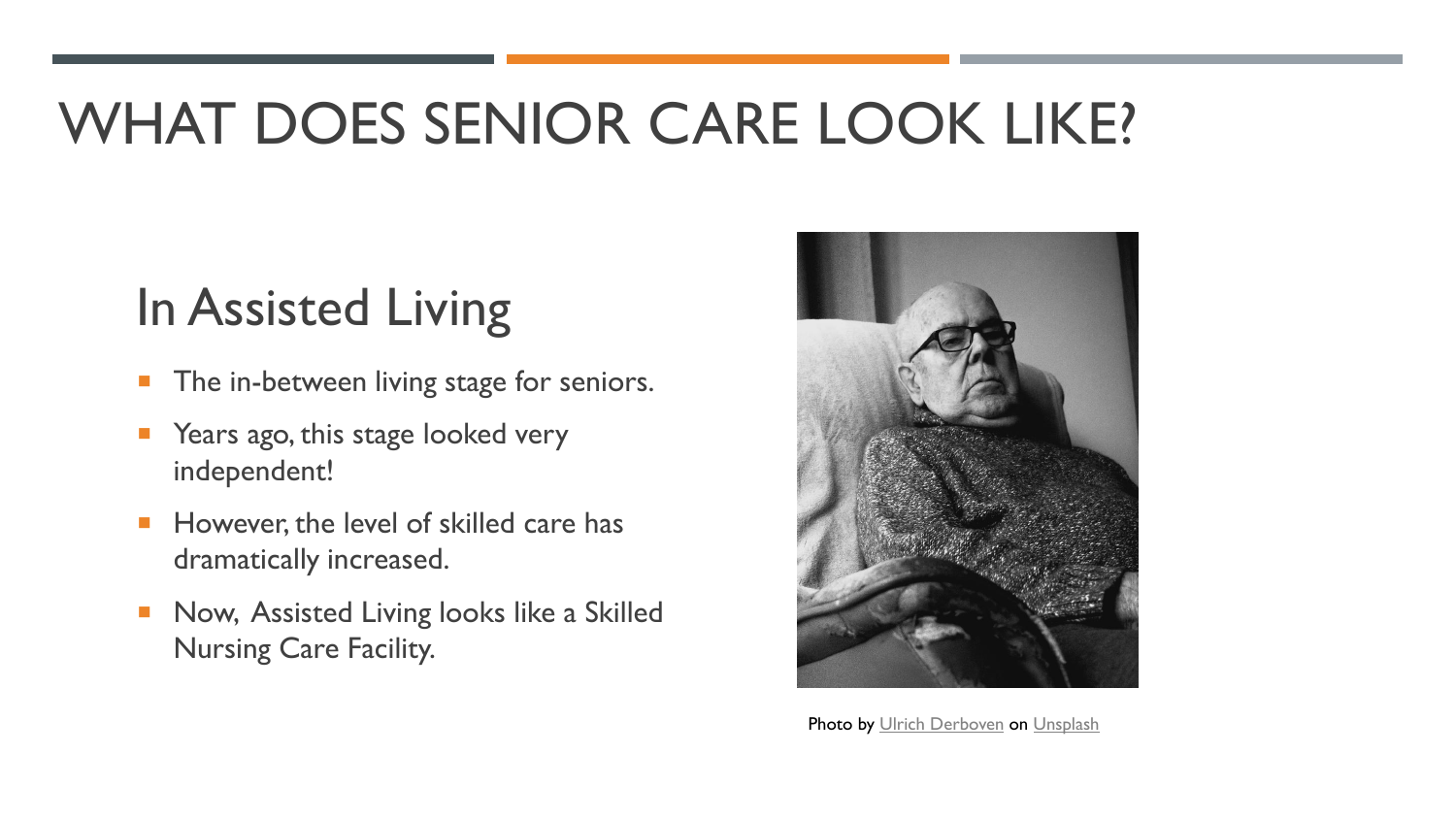## ASSISTED LIVING VS INDEPENDENT LIVING

### *Residents in senior care facilities are dropping.*

"Overall, assisted living and independent living occupancy rates have dropped by 7.4 and 6.2 percentage points, respectively, since March of last year."

"In 2019, the not-for profit senior living organization National Senior Campuses reported over nearly 21,000 senior living units across the United States. The total operational resident capacity for independent senior living communities in the United States…was 245,000."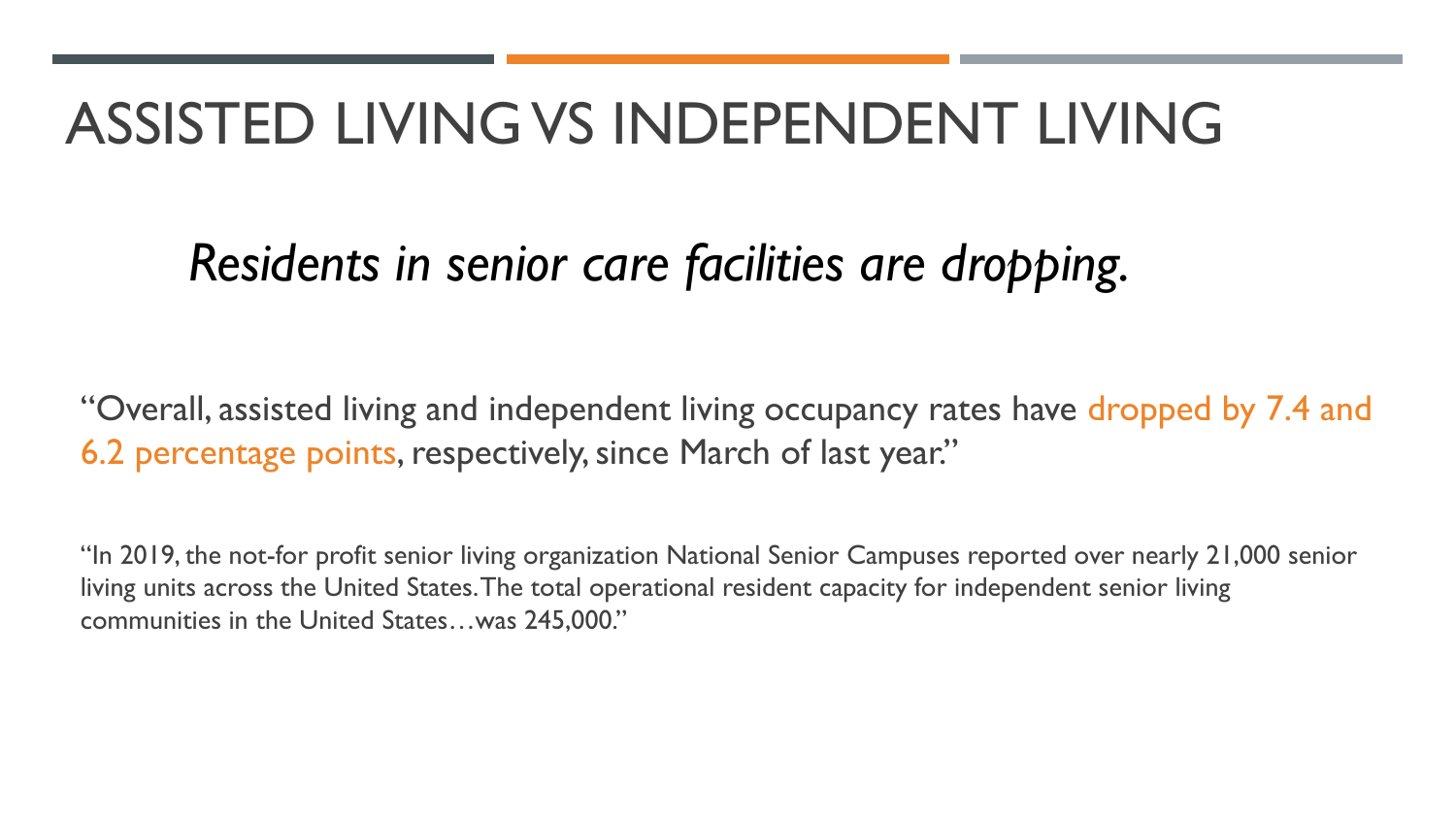# WHAT DOES SENIOR CARE LOOK LIKE?

## Why The Shift?

#### Money.

- People wanted to provide lower care for a lower dollar amount.
- Rather than growing Skilled Nursing Facilities, seniors either joined Assisted Living or stayed home.



Photo by [Tim Doerfler](https://unsplash.com/@tadoerfler?utm_source=unsplash&utm_medium=referral&utm_content=creditCopyText) on [Unsplash](https://unsplash.com/collections/63624789/modus?utm_source=unsplash&utm_medium=referral&utm_content=creditCopyText)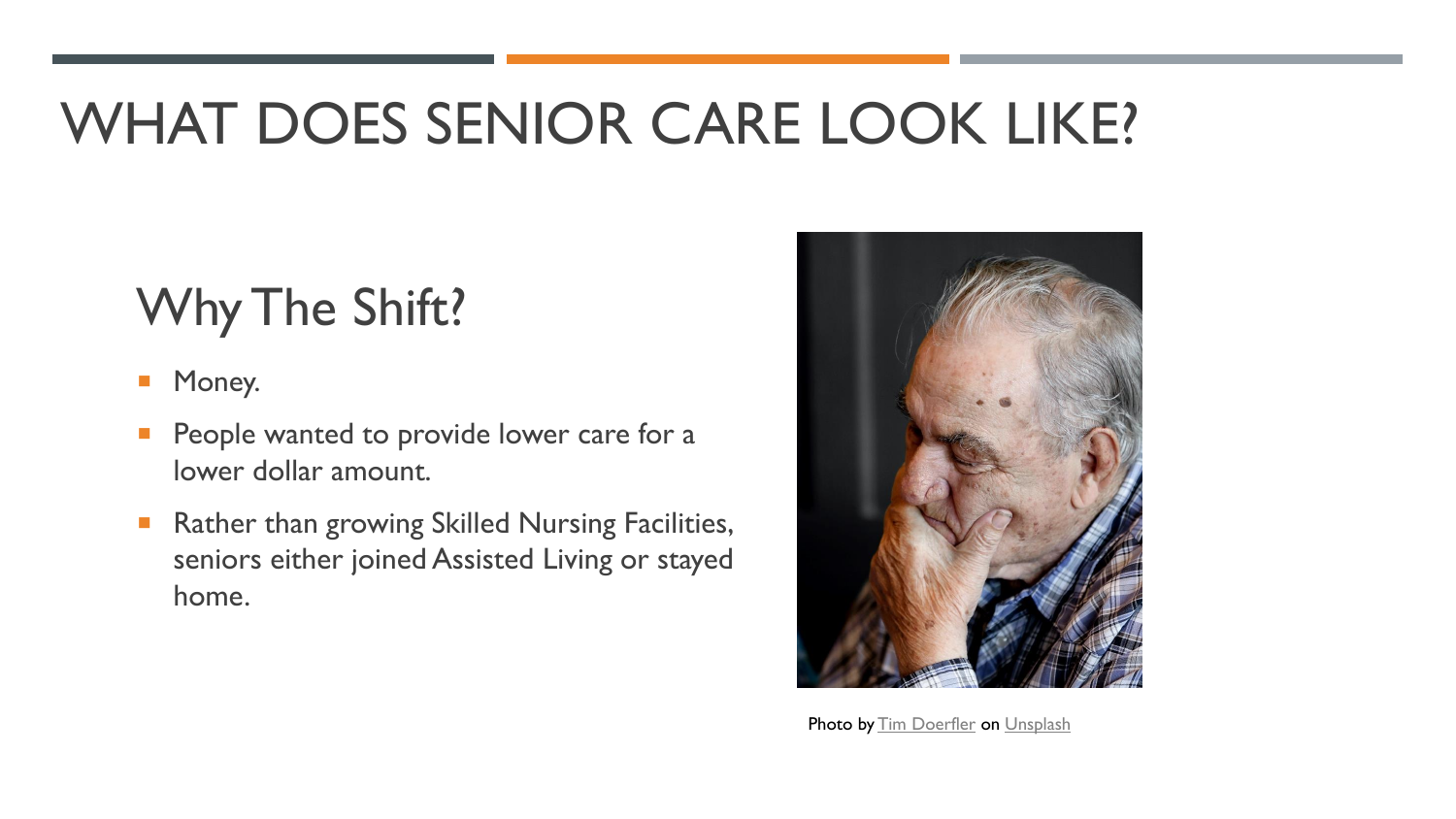# THE GOOD IN COMBATING COVID-19

- Payroll Protection Plan 2+ months of reimbursed payment to small businesses
- Personal Protective Equipment provided to long term care facilities
- Focused Emphasis on Infection Control widely practiced, higher sanitation standards
- Accelerated New Ways of Connecting and Living involvement with Facebook, Zoom, and other social media
- Exposed Vulnerabilities of Long-Term Care Communities now, we can make positive changes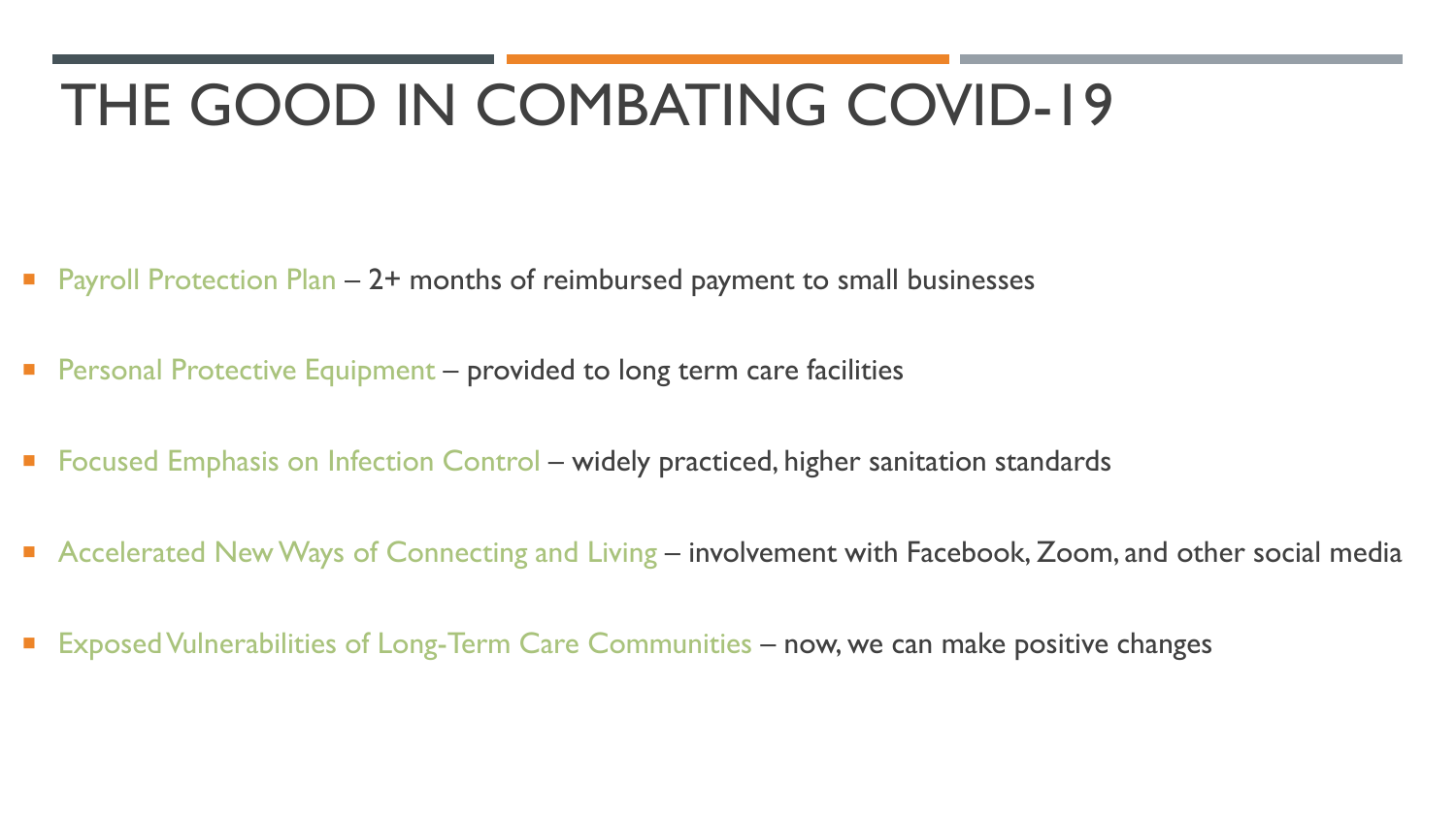# THREATS TO SUSTAINABILITY IN OPERATIONS *ASSISTED LIVING IS IN CRISIS*

- **Increased Oversight Overwhelming regulations and reporting takes time from resident care.**
- **Employment & Retention Unemployment, higher pay at entry-level jobs, and overwhelming stress**
- **Current Eviction Laws Facilities cannot evict anyone, even if a resident can pay and decides not to pay**
- **Unfunded Mandates Demanded regulations increase expenses and disciplinary fees for facilities**
- **Behavioral Health Payment rates less than actual costs for residents who have mental health issues**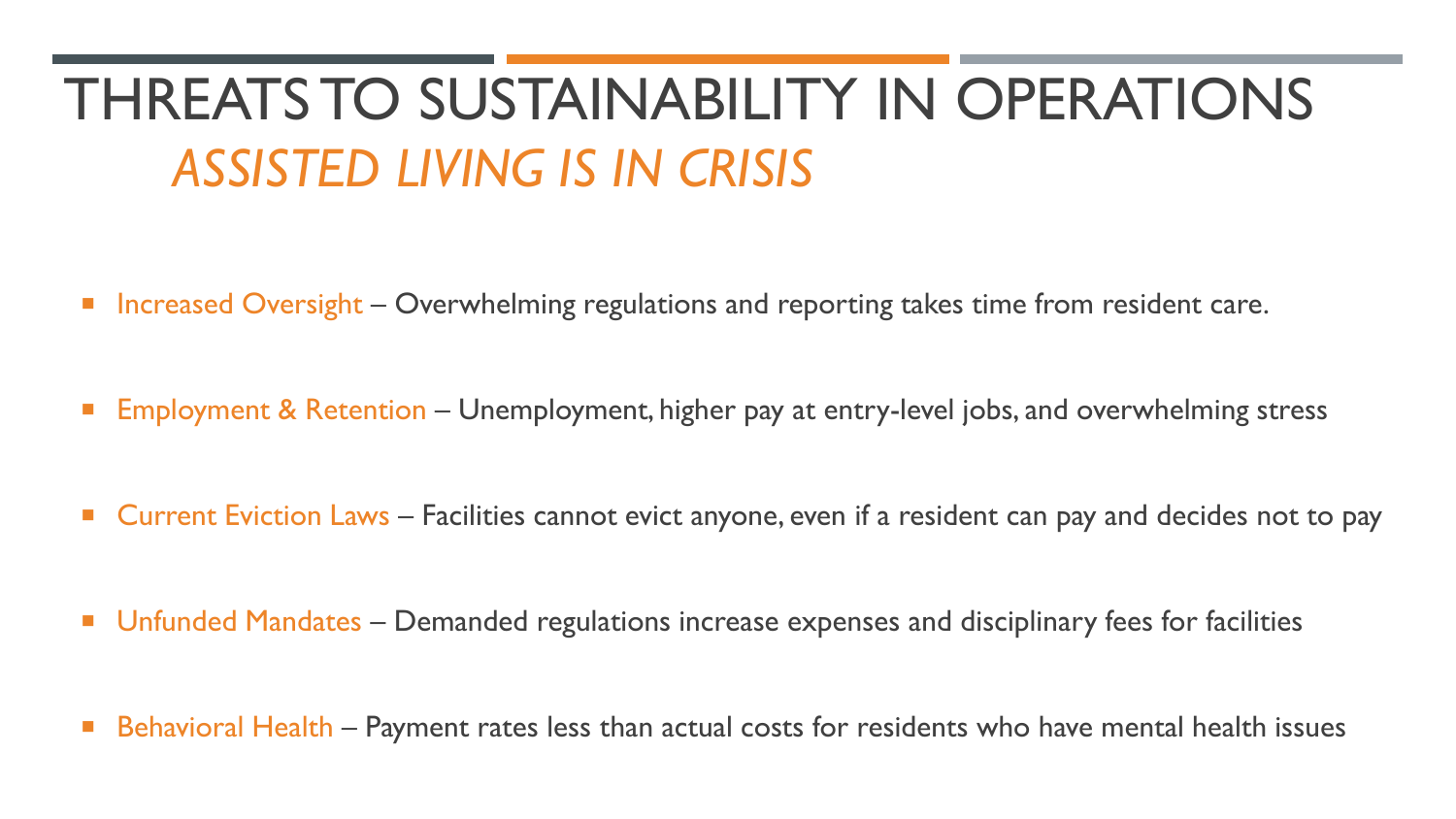# CONCLUSION AND NEXT STEPS

- Assisted living communities owners and operators are faced with the nearly impossible challenge of staying in business and being able to provide sustainable services to residents/elders.
- Patches and proposed fixes of assisted living operations and practices are counter productive and often cause more harm than good.
- **The time has come for a comprehensive development of a strategy and plan for creating a new system** of providing assisted living for the state's elderly and disabled citizens.
- The summer student senate is being asked to consider reviewing, modifying as appropriate and supporting SF 102.
- The passage of this legislation will begin the process of once again putting in place structures and systems that honor and respect elders in the days and years ahead.